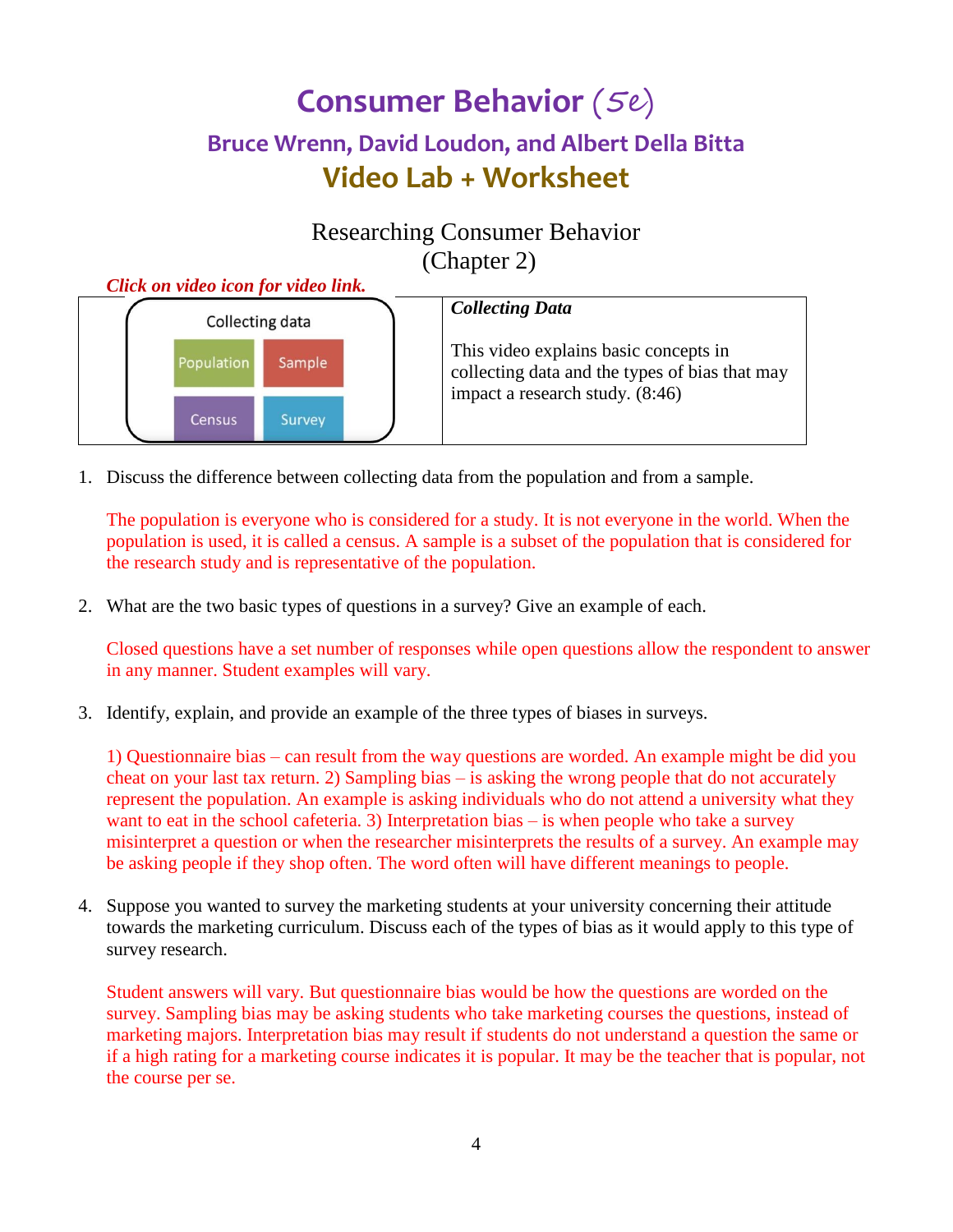# **Consumer Behavior** (5e) **Bruce Wrenn, David Loudon, and Albert Della Bitta Video Lab + Worksheet**

## Researching Consumer Behavior (Chapter 2)

#### *Click on video icon for video link.*



1. What is a focus group?

A focus group is a qualitative research approach with a group of respondents discussing a particular topic that is led by a moderator. Focus groups are designed to elicit feelings and attitudes of a group of individuals through social interaction, rather than conversation with a single individual.

2. Based on the video, describe what focus groups are not and what they are.

1) Focus groups are not a means to interview a lot of people quicker and less expensively. 2) Data gathered is about group interaction as much as the topic itself. 3) Analysis considers the form of group interactions. 4) Group interaction is used to generate discussion and debate. 5) Discussion is more detailed and wide-ranging than single interviews.

3. Describe the three basic types of focus groups.

1) Pre-existing where participants already know each other. 2) Common interest where participants share a common interest, but may not know each other. 3) Stratified where participants are selected to meet specific criteria, such as gender, age, etc.

4. What are the advantages of focus groups?

Advantages are 1) can provide information about a variety of topics, 2) group dynamics can stimulate discussion, 3) produces rich data through group interaction, and 4) provides participants more control over direction of the discussion.

5. What are the disadvantages of focus groups?

Disadvantages are 1) not suitable for sensitive topics, 2) may be difficult to control group discussion, 3) does not reveal in-depth thoughts of participants, and 4) group may be influenced by a dominant person.